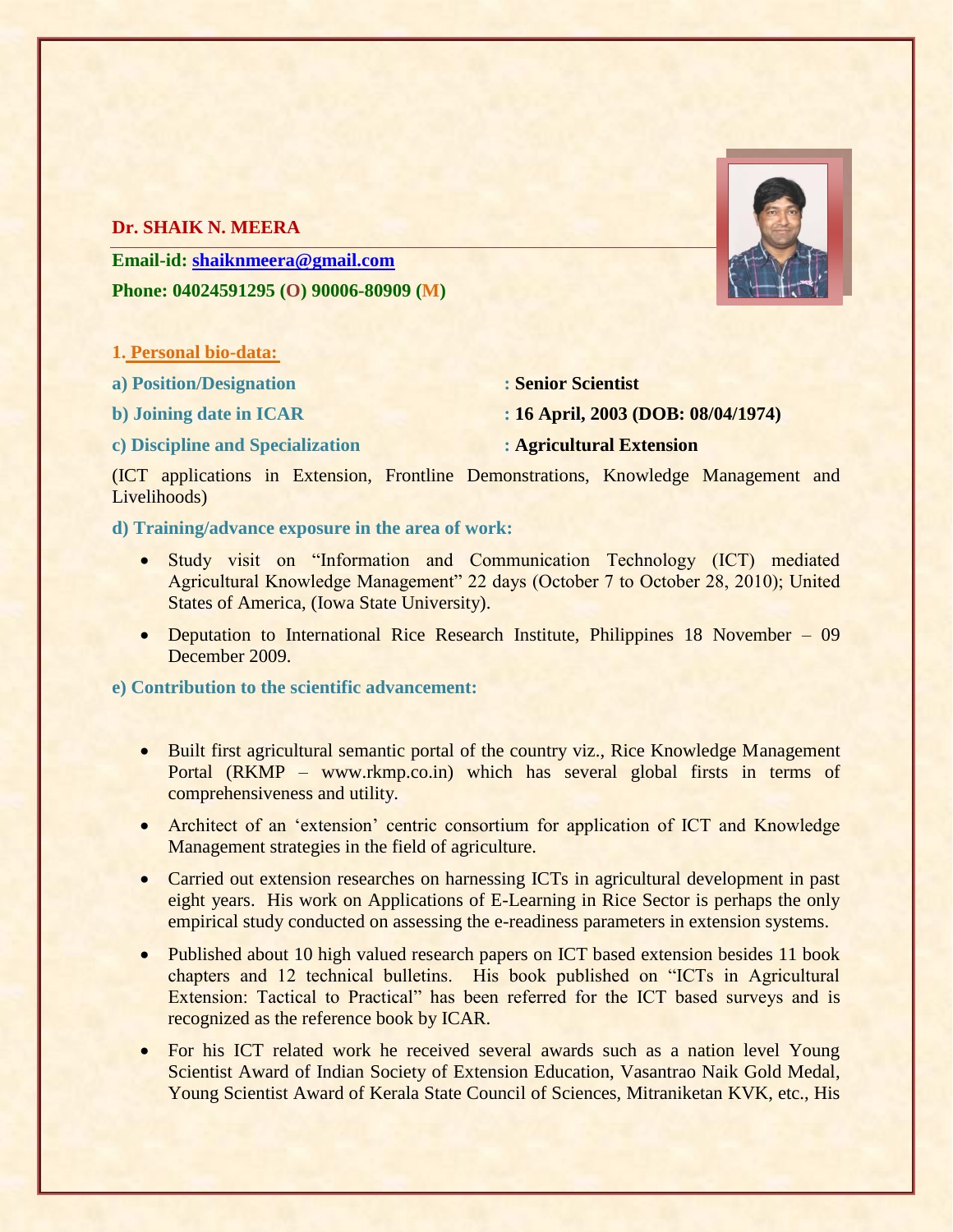Agriculture Research Extension Network (AgREN) paper of Department Fund for International Development (DFID) of UK is recognized in the top 200 ICT4D papers online.

## **2. Future Planning of research :**

- Application of Knowledge Management strategies in extension/agricultural organizations, Climate change and extension strategies.
- Blending ICT/KM strategies with traditional extension methods.

## **3. Publications :**

- **Shaik N. Meera,** S. Arun Kumar, P. Muthuraman, K. Chiranjivi, V. Rajender Reddy and Mangal Sain (2011). Rice Farming Systems in Backward Regions: Socio-economic assessment and sustainable Livelihoods. Journal of Agricultural Extension Management. 12  $(1): 77-97.$
- **Meera Shaik N,** Arun Kumar S, Muthuraman.P, Chiranjivi. K, Rajender Reddy and Mangal Sain (2010). Socio-economic Assessment and Sustainable Livelihood Analysis in Rice Farming System. Journal of Rice Research, Society for Advancement of Rice Research, Hyderabad. 3(2): 60-67.
- **Shaik N. Meera**, GAK Kumar, PS Pandey, S Arun Kumar and BC Viraktamath (2012). Empowering Farmers through Rice Knowledge Management Portal in India. Agricultural Information and Knowledge for All: Success Stories on ICT/ICM in the Asia-Pacific Region. Asia-Pacific Association of Agricultural Research Institutions (APAARI). FAO Regional Office for Asia & the Pacific. Bangkok. P.35
- **Meera Shaik N, Balaji V, Muthuraman P, Sailaja B and Sreenath Dixit (2011). Changing** Roles of Agricultural Extension: Harnessing Information and Communications Technology (ICT) for Adapting to Stresses Envisaged Under Climate Change. In: B. Venkateshwarulu et al. (eds.), Crop Stress and its Management: Perspectives and Strategies, Springer Science+Business Media. 583-603
- **Meera Shaik N, Arun Kumar S, Amtul Waris, Vara Prasad C, Muthuraman P, Mangal Sain** and Viraktamath BC (2010). E-Learning in Extension Systems: Empirical Study in Agricultural Extension in India. Indian Journal of Extension Education. 46 (3&4): 94-101.
- **Shaik N. Meera** (2008). Transforming Extension through ICTs: Issues and Strategies for Developing World. *Journal of Global Communication*, Global Communication Research Association, Sydney. 1 (1): 68-75.
- **Meera Shaik N**, Arun Kumar S , Amtul Waris, Vara Prasad C, Muthuraman P, Mangal Sain and Viraktamath BC (2010). E-Learning in Extension Systems: Empirical Study in Agricultural Extension in India. *Indian Journal of Extension Education*. 46 (3&4): 94- 101.
- **Meera Shaik N**, Mangal Sain, Muthuraman.P, Arun Kumar S, Sailaja B. , Jyothi SSP and Viraktamath BC, (2010). Critical Analysis of E-learning opportunities and E-readiness in